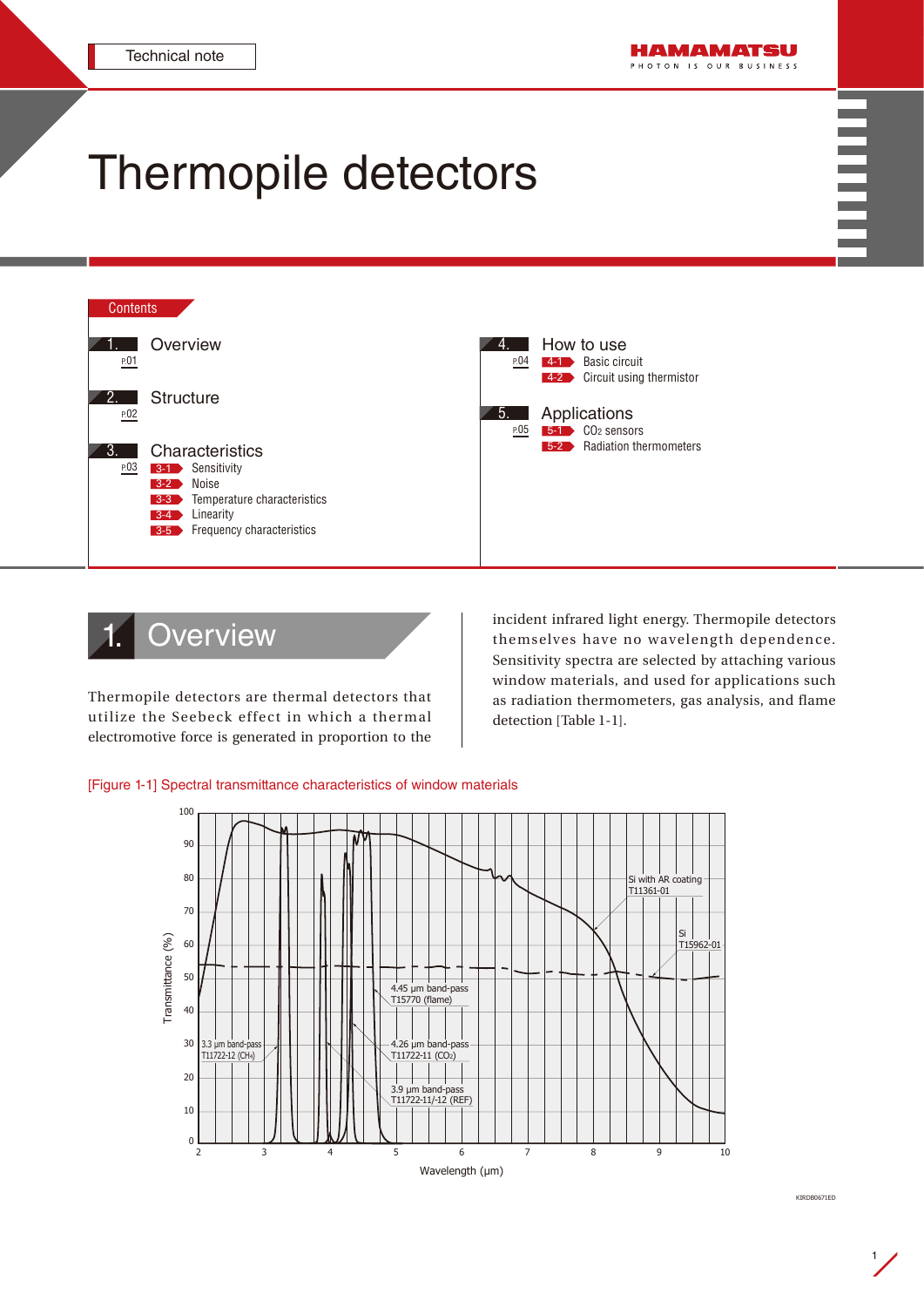<span id="page-1-0"></span>

|  | [Table 1-1] Hamamatsu thermopile detectors |  |  |
|--|--------------------------------------------|--|--|
|--|--------------------------------------------|--|--|

| Type no.           | Type           | Number of<br>elements | Package | Window material    | Spectral<br>response          | Thermistor | Applications           |                 |
|--------------------|----------------|-----------------------|---------|--------------------|-------------------------------|------------|------------------------|-----------------|
| T11361-01          | Single element |                       | $TO-18$ | Si with AR coating | $3$ to $5 \mu m$              |            | Gas analysis           |                 |
| T <sub>15770</sub> |                |                       |         | Band-pass filter   | $4.45 \mu m$                  |            | Flame detection        |                 |
| T15962-01          |                |                       |         | Si                 | 1.1 µm to far infrared        |            | Radiation thermometers |                 |
| T11722-11          |                | $\mathfrak{p}$        | $TO-5$  | Band-pass filter   | 3.9 µm, 4.28 µm               |            | Gas<br>analysis        | CO <sub>2</sub> |
| T11722-12          | Dual element   |                       |         |                    | $3.9 \,\mu m$ , $3.3 \,\mu m$ |            |                        | CH <sub>4</sub> |

### **Structure**

In order to obtain a large output voltage, Hamamatsu thermopile detectors have many thermocouples that are serially connected on a silicon substrate. The hot junction side (photosensitive area) is designed to be a thermally isolated structure, so heat generation caused by light absorption is kept to the membrane (thin film), increasing the temperature difference between the hot junction and cold junction. An infrared absorption film is attached to the membrane to increase its light absorption efficiency. To make the thermally isolated structure, MEMS technology is used to process the membrane to make it float in a hollow space. Our thermopile detectors use materials that have a large Seebeck coefficient (thermal electromotive force) and are easily formed by the semiconductor process.

When infrared light enters a thermopile detector having the above mentioned structure, the hot junction on the membrane heats up and produces a temperature difference (ΔT) between the hot and cold junctions accompanied by generation of a thermal electromotive force (ΔV).

#### [Figure 2-1] Cross-sectional structure







thermocouples are connected in series, the output When uniform light is incident on the photosensitive area, the temperature rises highest in the center of the membrane. A structure that arranges the hot junctions as close as possible to the center of the membrane and the cold junctions around the membrane is effective for increasing the output voltage. The arrangement of hot and cold junctions is different for each thermocouple, so the temperature difference between hot junctions and cold junctions is different, and the output voltage is also different. When n number of voltage of the thermopile detector is expressed as the sum of outputs from these thermocouples [equation  $(2-1)$ ].

 $ΔV = ΔV_1 + ΔV_2 + \cdots ΔV_n$ = n × ΔVave ……………………… (2-1) ΔV : thermopile detector output voltage

ΔVn : thermocouple output voltage ΔVave: average output voltage of each thermocouple

 $2\overline{ }$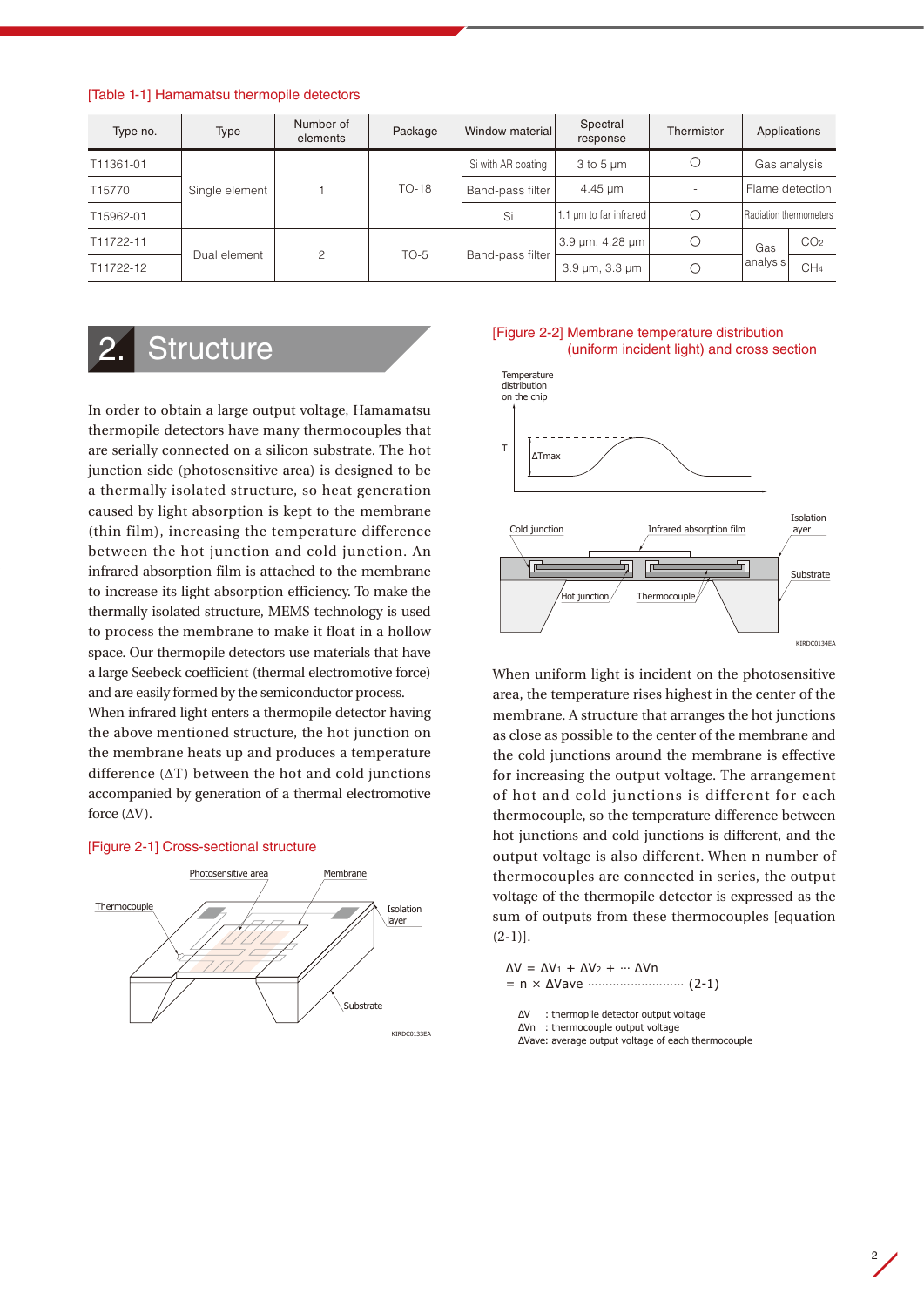# <span id="page-2-0"></span>**Characteristics**

### **Sensitivity**

The sensitivity of the thermopile detector is defined by the output voltage relative to uniform incident light  $[equation (3-1)].$ 

```
Rv = \Delta V / (D \times A) ……… (3-1)
Rv: sensitivity [V/W]
ΔV: output voltage [V]
D : light density of incident light [W/cm2]
```
A : photosensitive area [cm2]

The sensitivity, when a light spot with a small beam diameter relative to the photosensitive area is incident, is different from the sensitivity defined by uniform incident light. The sensitivity also changes depending on the incident position of the light spot.



Thermal noise called Johnson noise in the element resistance is predominant in thermopile detector noise. Noise (VN) is expressed by equation (3-2).





Thermopile sensitivity and element resistance have temperature characteristics.





[Figure 3-2] Temperature characteristics of element resistance (T11361-01, typical example)



the input energy and output voltage. Thermopile Figure 3-3 shows an example of the relation between detector output voltage is proportional to the input energy.





## 3 - 5 Frequency characteristics

Figure 3-4 shows the frequency characteristics of thermopile detectors each having a different photosensitive area. Frequency response tends to decrease as the photosensitive area becomes larger.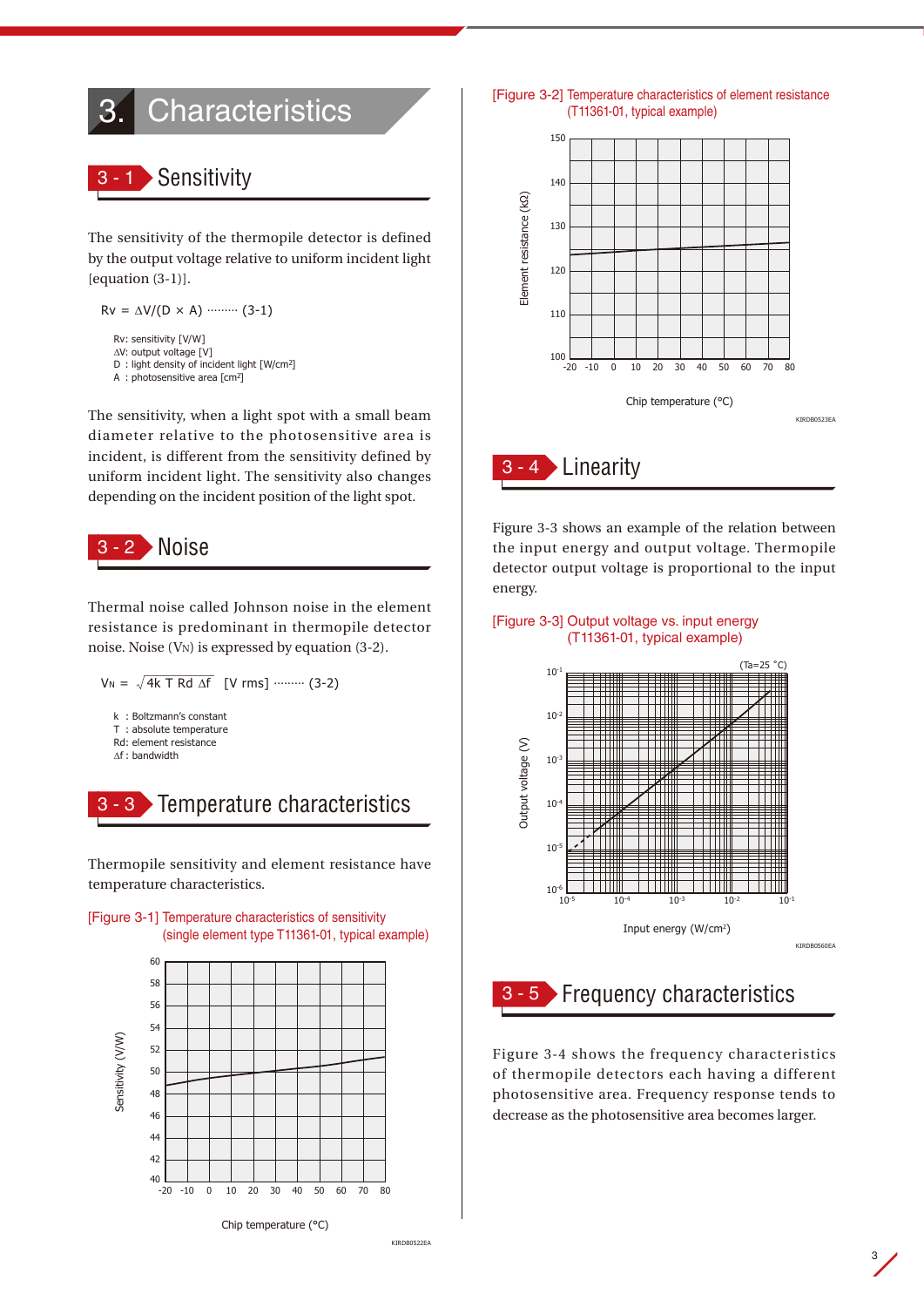<span id="page-3-0"></span>



Here is shown the basic circuit for amplifying the thermopile detector signal.

 $\parallel\;\;\blacktriangleright\;$  Dual-polarity power supply type





#### Single power supply type

KIRDB0561EC

When using an op amp that operates from a single power supply, an error occurs near ground potential which is caused by the op amp's offset voltage and  $\vert$  nonlinearity. To cope with this, the thermopile detector is operated with one terminal biased. In the circuit shown in Figure 4-2, the op amp supply voltage is biased with dividing resistors R3 and R4.

#### [ Figure 4-2] Amplifier circuit (single power supply type)

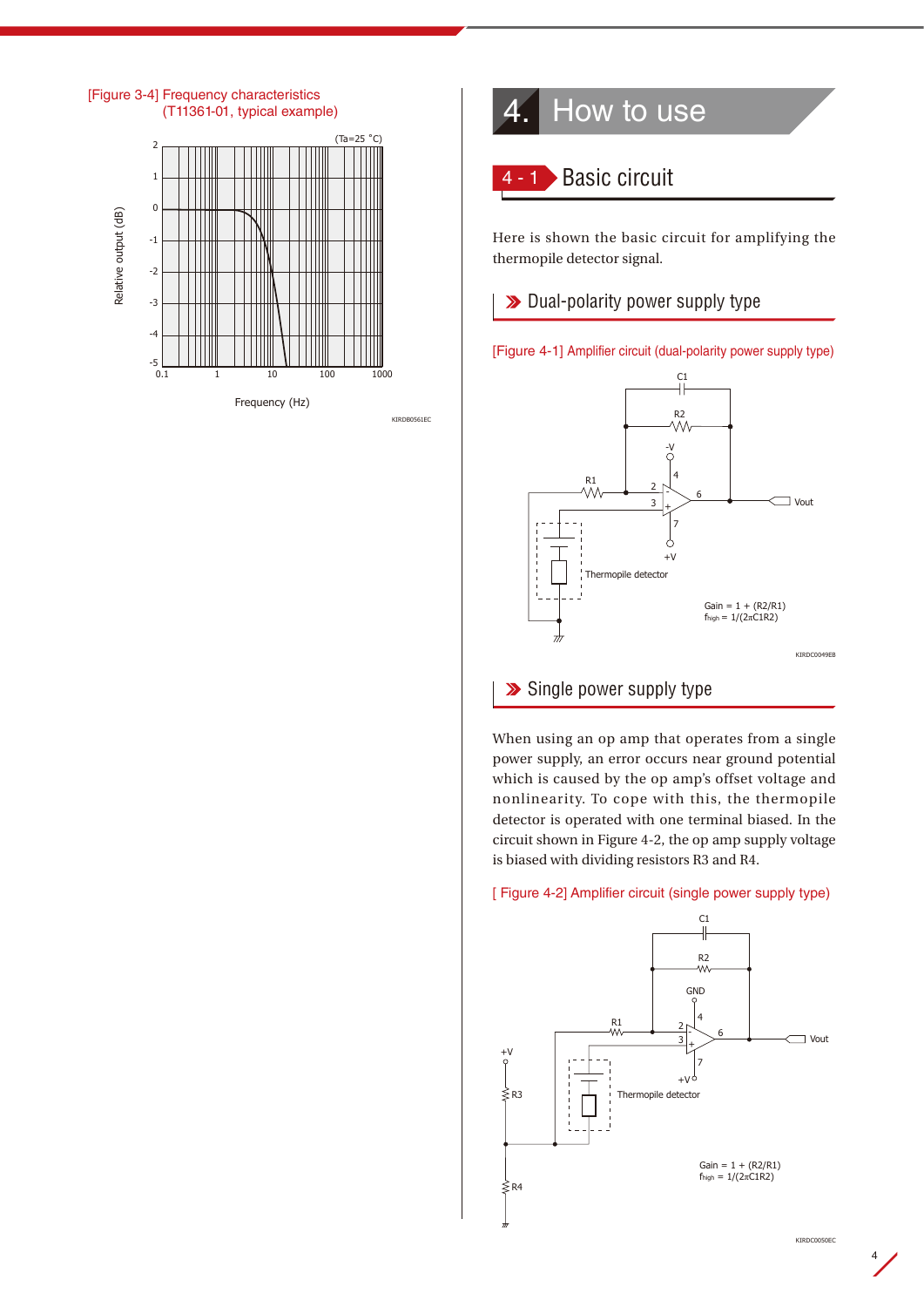<span id="page-4-0"></span>

#### 4 - 2 Circuit using thermistor

Sensitivity of the thermopile detector is dependent on temperature. In order to measure with high accuracy using a non-contact thermometer, gas sensor, etc., it is necessary to do temperature compensation of the thermopile sensitivity using the thermistor output. Connect the thermistor to the linearization circuit [Figure 4-3]. The typical method is to input the thermopile detector and thermistor signals to the microcontroller to correct the thermopile sensitivity.

#### [Figure 4-3] Thermistor linearization circuit



KIRDC0135EA

KIRDC0135EA

## 5. Applications

#### CO<sub>2</sub> sensors

Thermopile detectors are used for non-dispersive infrared (NDIR) detection type CO2 sensors. Figure 5-1 shows a structure example of a CO2 sensor.





from that attenuated output. The distance between CO2 has a very strong absorption band at wavelengths around 4.3 µm. Use a light source in the mid infrared region that contains this spectral band (e.g., tungsten lamp). In the structure example shown in Figure 5-1, the light from the light source is attenuated according to the distance traveled by the light and the CO2 concentration, then CO2 concentration is calculated the thermopile detector and the light source must be set appropriately according to the CO<sub>2</sub> concentration. When measuring low concentrations of CO2, it is necessary to extend the distance between the thermopile detector and the light source and use a high luminance light source.

The thermopile detector T11722-11 is a dual type, developed for high accuracy measurement of carbon dioxide (CO2) concentration. It is structured from twoelement high sensitivity thermopile chips and two types of band-pass filters, in order to simultaneously detect two wavelengths [4.3 µm: for CO2, 3.9 µm: for reference light (absorption is small in the various gases in the atmosphere)]. The CO2 concentration can be obtained with high accuracy by calculating the ratio of outputs from the two elements, which is done to eliminate the effect of instability of light emission from the light source.